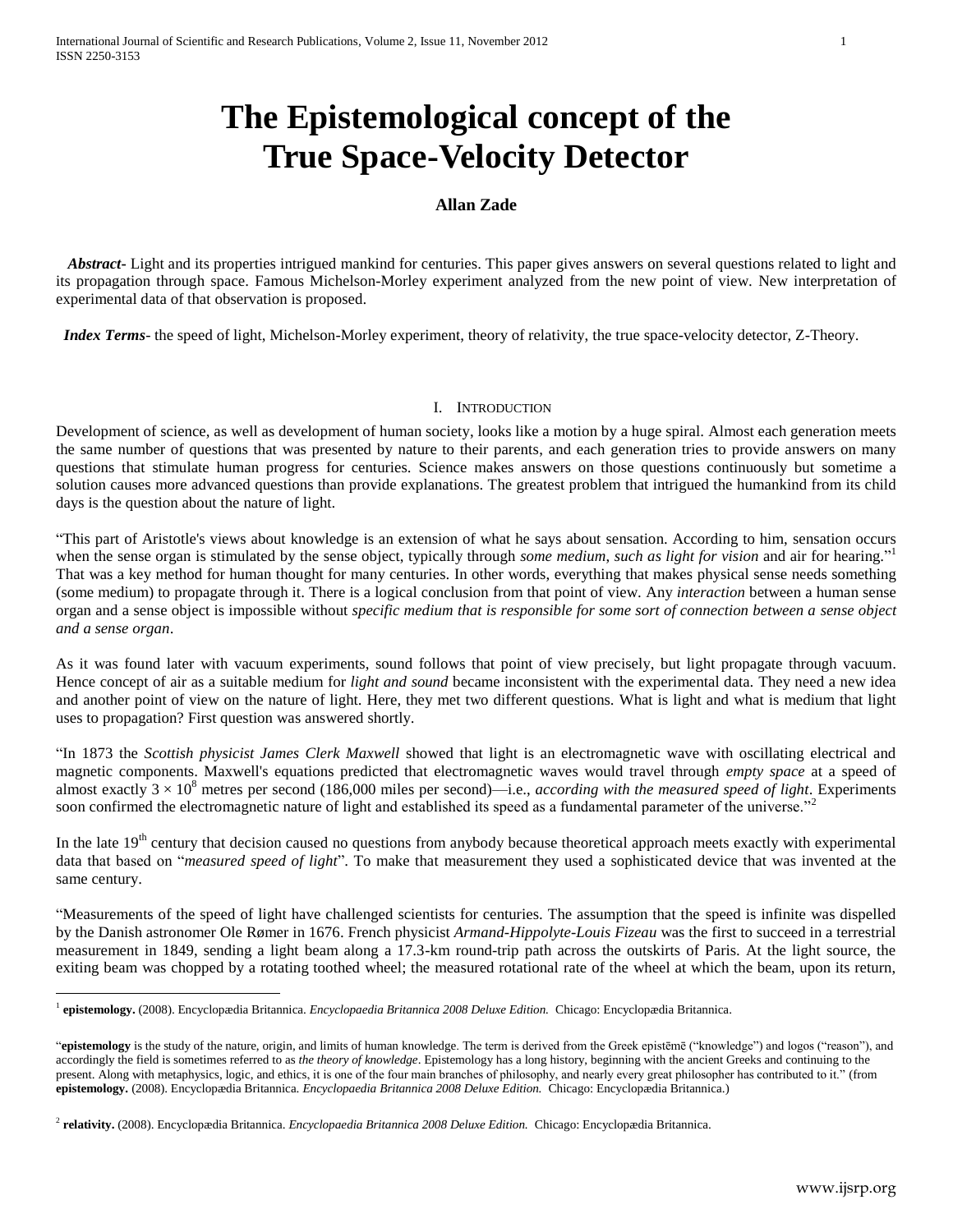International Journal of Scientific and Research Publications, Volume 2, Issue 11, November 2012 2 ISSN 2250-3153

was eclipsed by the toothed rim was used to determine *the beam's travel time*. Fizeau reported a light speed that differs by only about *5 percent from the currently accepted value*. One year later, French physicist *Jean-Bernard-Léon Foucault* improved the accuracy of the technique to about  $1$  percent.<sup>33</sup>

"In 1849 *Armand Fizeau* sent light pulses through a rotating toothed wheel. A distant mirror on the other side reflected the pulses back through gaps in the wheel. By rotating the wheel at a certain speed, each light pulse that went through a gap on the way out was blocked by the next tooth as it came around. Knowing the distance to the mirror and the speed of rotation of the wheel enabled Fizeau to obtain one of *the earliest measurements of the speed of light*.<sup>24</sup> To make that experiment distinguishable from the other experiments (with light), I call it a *Linear Detector Experiment* and the device used in that experiment - a *Linear Detector* (LD). Obviously, any device that uses the same principle of operation becomes a Linear Detector.

―The German-born American physicist A.A. Michelson set the early standard for measurements of the speed of light in the late 1870s, determining a speed within  $0.02$  percent of the modern value."<sup>5</sup>

Everything went well. Number of experiments gave to scientists possibility to make experimental support for a finite value of the speed of light. The Maxwell's theory makes excellent support for the same idea and stays in full agreement with experimental data. However, the next attempt to understand the nature of light has made *tremendous discrepancy between theory and practice*.

―Maxwell's remarkable result answered long-standing questions about light, but it raised another fundamental issue: if light is a moving wave, what medium supports it? Ocean waves and sound waves consist of the progressive oscillatory motion of molecules of water and of atmospheric gases, respectively. But what is it that vibrates to make a moving light wave? Or to put it another way, how does the energy embodied in light travel from point to point?

―For Maxwell and other scientists of the time, the answer was that light traveled in a hypothetical medium called the ether (aether). Supposedly, this medium permeated all space without impeding the motion of planets and stars; yet it had to be more rigid than steel so that light waves could move through it at high speed, in the same way that a taut guitar string supports fast mechanical vibrations."<sup>6</sup>

As soon as an idea of a hypothetical medium existed, they try to get experimental support to prove that idea and perform measurement of relative motion between *the Earth and the ether*.

―From the first speculations on the wave nature of light by Huygens through the progressively more refined theories of Young, Fresnel, and Maxwell, it was assumed that an underlying physical medium supports the transmission of light, in much the same way that air supports the transmission of sound. Called the ether, or the luminiferous ether, this medium was thought to permeate all of space. The inferred physical properties of the ether were problematic—to support the high-frequency transverse oscillations of light, it would have to be very rigid, but its lack of effect on planetary motion and the fact that it was not observed in any terrestrial circumstances required it to be tenuous and chemically undetectable. While there is no reference to the properties of a supporting medium in the mathematics of Maxwell's electromagnetic theory, *even he subscribed to the ether's existence*, writing an article on the subject for the 9<sup>th</sup> edition of *Encyclopædia Britannica* in the 1870s. (*See* the Britannica Classic "Ether.") In 1887 Michelson, in collaboration with American chemist Edward Morley, completed a precise set of optical measurements designed to detect the motion of the Earth through the ether as it orbited the Sun.

The measurements in the Michelson-Morley experiment were based *on the assumption* that an observer at rest in the ether would determine a different speed from an observer moving through the ether. Because the Earth's speed relative to the Sun is about 29,000 metres per second, or about 0.01 percent of the speed of light, the Earth provides a convenient vantage point for measuring any change in the relative speed of light due to motion. Using a Michelson optical interferometer, interference effects between two light beams traveling parallel to, and perpendicular to, the Earth's orbital motion were monitored during the course of its orbit. The instrument was capable of detecting a difference in light speeds along the two paths of the interferometer as small as 5,000 metres per second (less than 2 parts in 100,000 of the speed of light). No difference was found. If the Earth indeed moved through the ether, that motion seemed to have no effect on the measured speed of light."<sup>7</sup>

The measurement of the speed of light in that experiment was done by *a specific device*. "The Michelson interferometer consists of a half-transparent mirror oriented at a 45° angle to a light beam so that the light is divided into two equal parts (*A* and *B*), one of which is transmitted to a fixed mirror and the other of which is reflected to a movable mirror. The half-transparent mirror has the same effect

<sup>3</sup> **light.** (2008). Encyclopædia Britannica. *Encyclopaedia Britannica 2008 Deluxe Edition.* Chicago: Encyclopædia Britannica.

<sup>4</sup> **light.** (2008). Encyclopædia Britannica. *Encyclopaedia Britannica 2008 Deluxe Edition.* Chicago: Encyclopædia Britannica.

<sup>5</sup> **light.** (2008). Encyclopædia Britannica. *Encyclopaedia Britannica 2008 Deluxe Edition.* Chicago: Encyclopædia Britannica.

<sup>6</sup> **relativity.** (2008). Encyclopædia Britannica. *Encyclopaedia Britannica 2008 Deluxe Edition.* Chicago: Encyclopædia Britannica.

<sup>7</sup> **light.** (2008). Encyclopædia Britannica. *Encyclopaedia Britannica 2008 Deluxe Edition.* Chicago: Encyclopædia Britannica.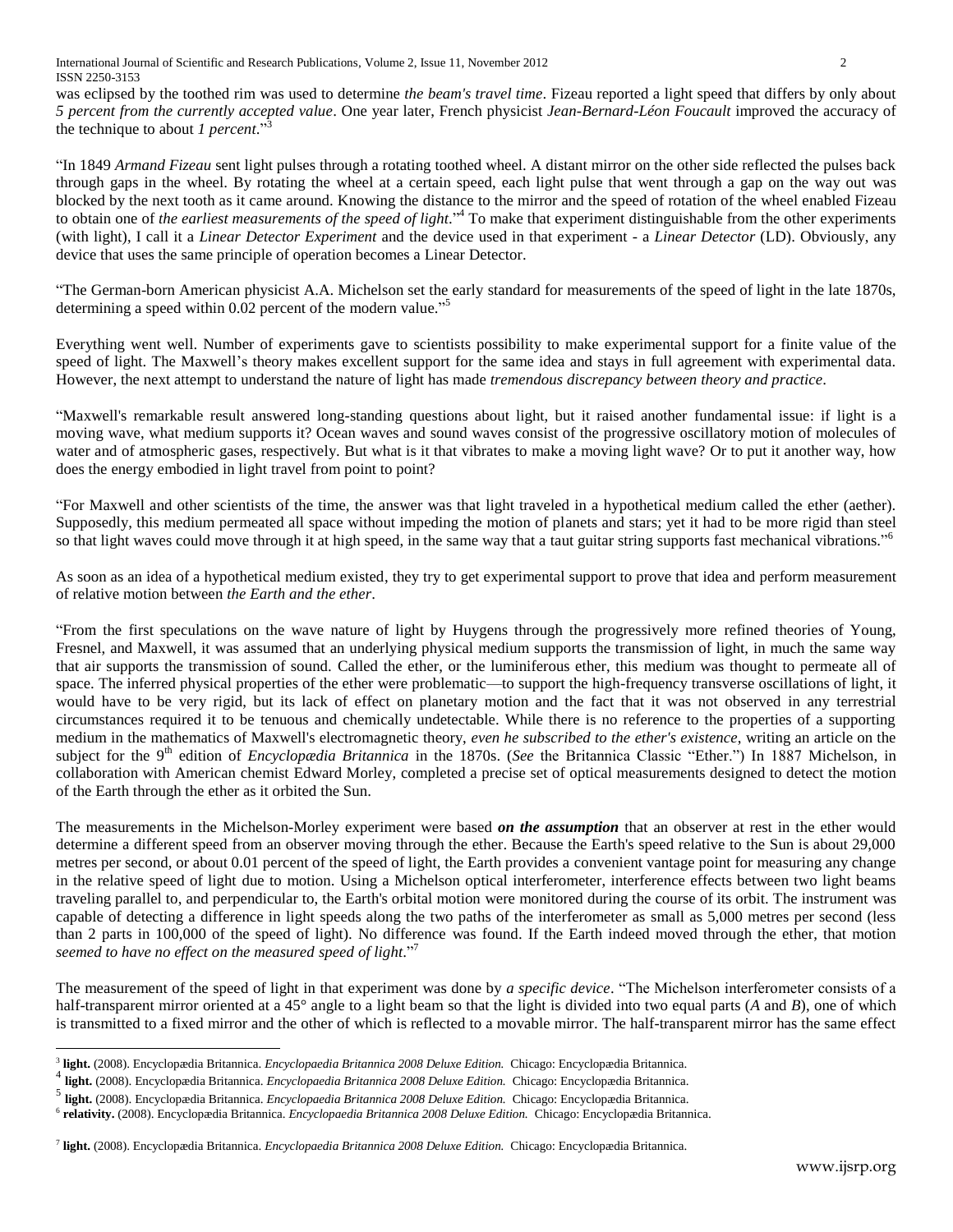on the returning beams, splitting each of them into two beams. Thus, two diminished light beams reach the screen, where interference patterns can be observed by varying the position of the movable mirror.<sup>8</sup> To make that device distinguishable from the others, I call it a *Planar Detector* (PD). General Idea of the device was that. The Planar Detector used two Linear Detectors to make a comparison between their readings. The process of comparison was done using light interference on the screen.

As it mentioned above "No difference was found". That mysterious condition disturbed scientific community. Some physicists began to call that observation as the most famous "failed" experiment. Failure of that experiment can be described simply. Despite all precautions about the accuracy of the experiment, its result stays in vivid disagreement with theory of ether. We need to make a detailed analysis of both experiments to achieve the answer on that question.

## II. LINER DETECTOR. THE EARLY APPEARANCE.

To understand the principle of operation of any device we should describe it action step-by-step. According to the point of view that was dominated one in the 19<sup>th</sup> century, light in a light beam moves relatively to the source that emits that light, *just like a bullet moves relatively to a gun after shot*. It is extremely easy to make imagination that way of a light beam that travels through the space or ether from any source to any observer. Because of a relative nature of motion, that source of light and the observer forms the only one possible frame of reference in which all observations become possible.

To make measurement of the speed of light in that frame of reference, they need to make familial experiment. It was the same experiment that gives the answer on the question about speed of any other object moving relatively to an observer. They had a definition of speed. "If a point moves a certain distance along its path in a given time interval, its average speed during the interval is equal to the distance moved divided by the time taken. A train that travels 100 km in 2 hours, for example, has an average speed of 50 km per hour."<sup>9</sup> It can be written mathematically by a well known equation:

$$
V = \frac{s}{t} \tag{1}
$$

In the equation given above, S is a distance moved and t is the time taken by a moving point to cover that distance. Hence estimation of the speed of a train has two consequent steps. First step includes measurement of length of the route, using for estimation, before experiment. Second step includes movement of a train by the same route that was measured before the experiment. After the experiment, the observer makes comparison between length of the route and time taken by a train to move from the first point of the route to its final point between which measurements of time were taken. After those measurements, value of distance divided by the time gives to the observer *numeric value of average speed* of the train. The same way was used to make measurement of the speed of light at the end of  $19<sup>th</sup>$  century.

In case of a Linear Detector, we have situation shown in the figure 1.



<sup>8</sup> **Michelson-Morley experiment.** (2008). Encyclopædia Britannica. *Encyclopaedia Britannica 2008 Deluxe Edition.* Chicago: Encyclopædia Britannica. 9 **velocity.** (2008). Encyclopædia Britannica. *Encyclopaedia Britannica 2008 Deluxe Edition.* Chicago: Encyclopædia Britannica.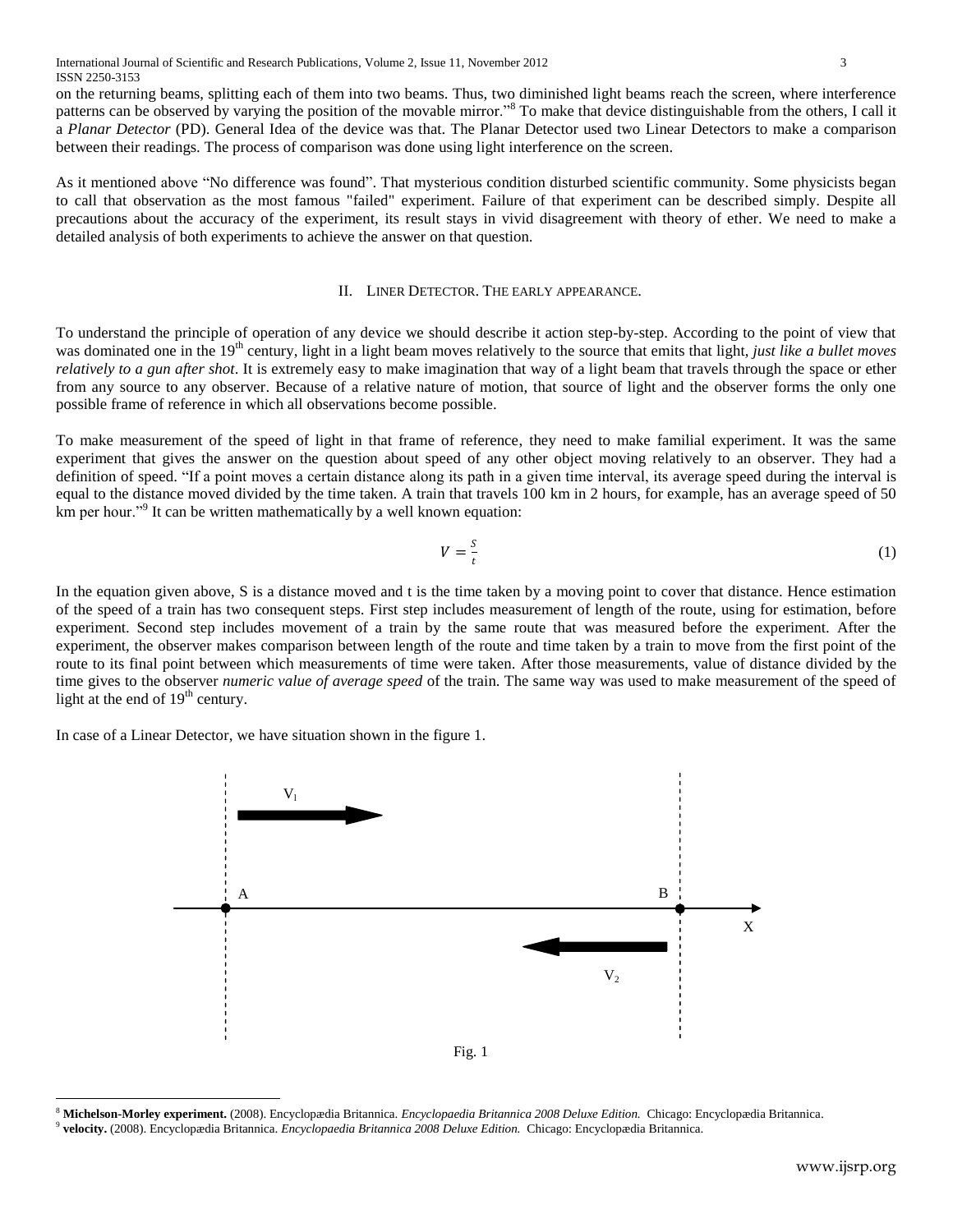A linear detector has a light source located at the point A (see fig. 1) and a mirror located at the point B. Distance between those points is well known because it is a critical value for the experiment. Additionally, an observer has one device to make measurement of duration of the whole experiment, i.e., duration between the moment of emitting of light and its return after bouncing back from the mirror.

According to methodology of the experiment, the speed of light should be calculated as its travel for distance A-B-A that doubled the length of a physical device between points A and B. As a result, the speed of light should be calculated by the following equation:

$$
V = V_1 = V_2 = \frac{2S}{t}
$$
\n<sup>(2)</sup>

In that equation, S is the distance between points A and B. Because an observer has information from the experiment only by the time that was spent by the light beam to travel by the route A-B-A, and the distance of that route, an observer is able only to make estimation of *the average speed of light* in that experiment. The *basic assumption* of the experiment is that. *Average speed of light taken as an experimental data from the experiment has the same value as the physical speed of light relatively to the device*. Relative speed of light between a light beam and the observer should have the same value because the observer has null speed of motion relatively to the device.

Later, that assumption raised another fundamental question about relative motion between the Earth and the ether. To see that problem in details and reach answers on some fundamental questions, we need to make one more thought experiment<sup>10</sup>.

## III. THE STREAM THOUGHT EXPERIMENT.

Suppose someone (an observer) is examining motion of a boat powered by an engine. The person likes to make estimation of the speed of the boat in a lake. In that case, the observer should put the boat in the lake and mark some distance at the shore to use it for the experiment. Using the same way for the speed estimation that was mentioned before for a train, the observer told the boat driver to start motion from the first mark, reach the second mark, turn around and go back to the first mark again. At the observer's start signal, the boat rushes forward and soon comes back again. The observer makes estimation of duration of the entire trip of the boat and makes the calculation of its *average* speed *relatively to the observer* by the equation (2). According the fig. 1 the boat starts from point A goes to the point B and moves back to the point A at the same speed  $V = V_1 = V_2$ .

The observer understands that a moving boat makes *interaction* between its propeller and water to move *relatively* to the water. Moreover, as soon as the water in the lake has not any motion relatively to the shore (and the observer that has zero relative motion to the same shore) speed of the boat looks the same relatively to the observer and to the water of the lake. More than that, in that case, average speed of the boat has the same value as its true speed relatively to the water.

Using the same considerations, the observer likes to make measurement of the speed of the nearest stream. The person makes the same preparations on the shore of the stream (made two marks with a certain distance between them) and asks the boat driver to go by the circle route again up and down the stream. The observer makes measurement of duration of the entire experiment again. Figure 2 shows that experiment in details.

 $\overline{a}$ <sup>10</sup> *Gedankenexperiment* in German language.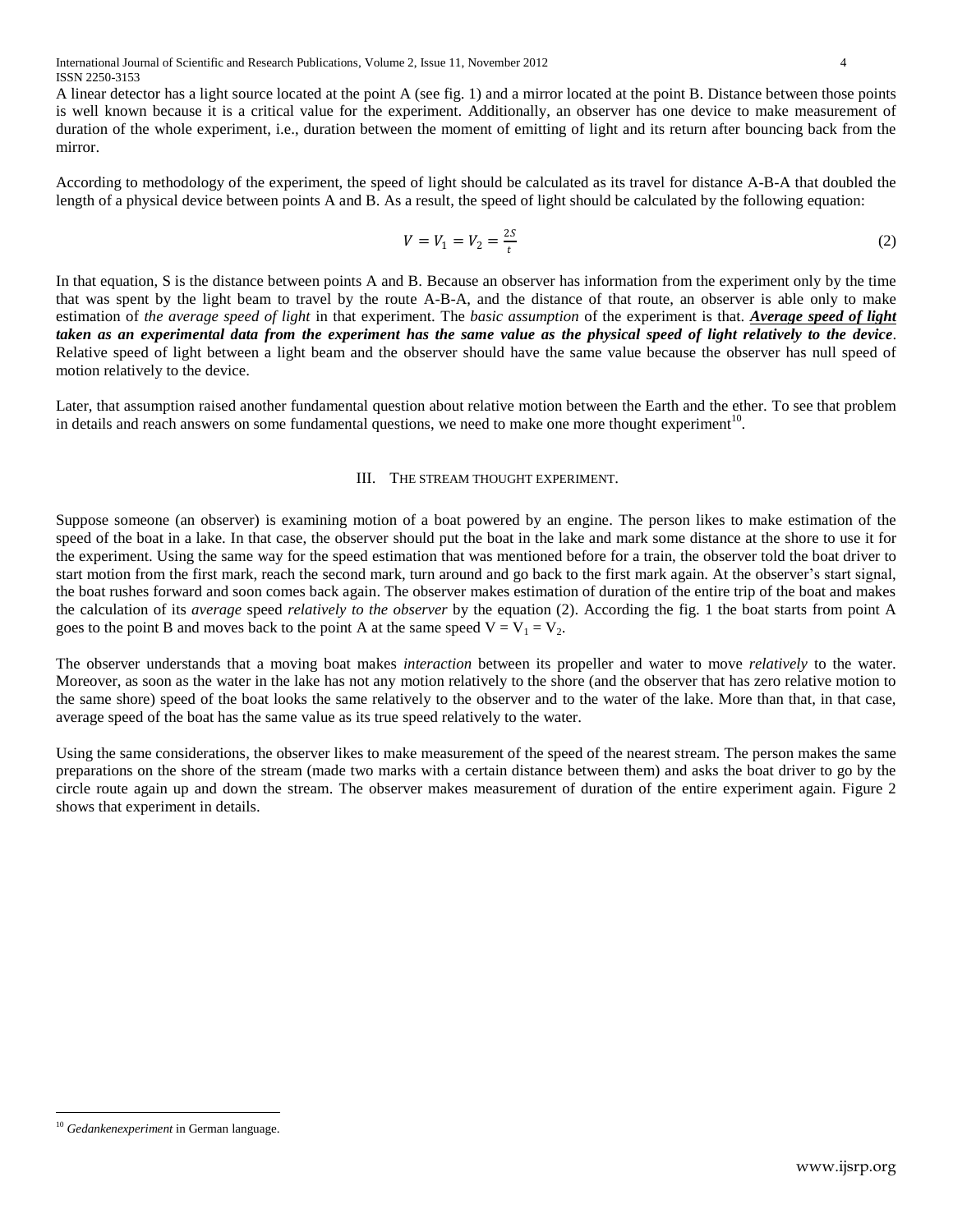

In the figure 2, point 'A' is the start point for the boat; point B is the point of return; vector  $V_b$  shows speed of the boat and vector  $V_s$ shows the speed of the stream. From the common point of view, duration of the experiment should depend on speed of the stream, and the observer shares that point of view too before experiment.

However, close observation of the physical processes gives us some intriguing result. The experiment has two phases. The first one is motion of the boat up the stream (shown above X-axe in the fig. 2) and the second one is motion of the boat down the stream (shown below X-axe in the fig. 2).

In case of the stream as well as in case of the lake *physical interaction* between the boat and the water *has no changes*. Hence entire process observable as one physical process can be split into *two independent physical processes*. First process is motion of the boat relatively to the stream by its interaction with the water. Second process is motion of the water of the stream relatively the shore and the observer. Because the observer has not any motion relatively the shore, the person and the stream have the same relative speed. The observer holds his\her position at the point A. The experiment begins.

The boat moves up the stream. It covers distance AB relatively to the water with the some duration that is equal to the duration of forward motion for the same boat in the lake (in the motionless water). That duration is calculable by the following equation:

$$
D_{AB} = \frac{S_{AB}}{V_b} \tag{2}
$$

However, the stream has one more process of motion that moves the water relatively to the shore with the speed  $V_s$ . As a result, process of forward motion of the boat has two components and the entire process can be split in three logical steps. Each step can be described separately, and physical result of forward motion of the boat can be understood taking those steps in sequence:

- 1. The boat spends duration  $D_{AB}$  to cover the distance AB relatively to the water.
- 2. The water uses the same duration  $D_{AB}$  to drag the boat from the point B to the point C
- 3. The boat should spend some additional duration to move distance CB.

How long can be the duration of the last step (mentioned above)? Obviously it depends on the speed of the boat relatively to the water, the speed of the stream relatively to the shore and distance AB that the boat should cover. To calculate that duration, we need to make estimation of distance CB. Under described circumstances, it can be shown mathematically the following way:

$$
S_{CB} = V_S \cdot D_{AB} \tag{3}
$$

Using equation (3) duration of the step number 3 (mentioned above) possess the following value:

$$
D_{CB} = \frac{S_{CB}}{V_b} = \frac{V_S \cdot D_{AB}}{V_b} \tag{4}
$$

Duration of the entire process of the upstream motion of the boat can be expressed the following way: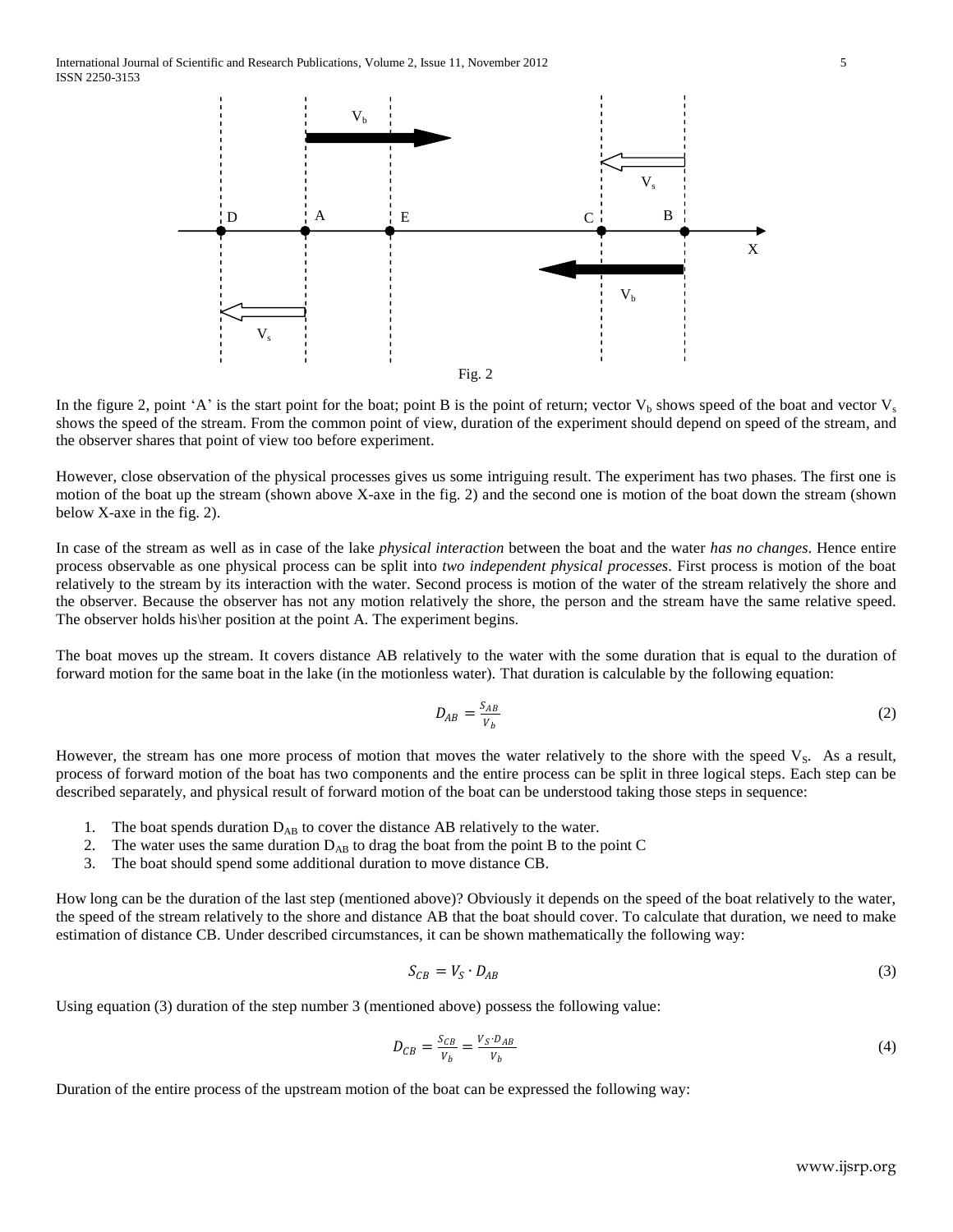International Journal of Scientific and Research Publications, Volume 2, Issue 11, November 2012 6 ISSN 2250-3153

$$
D_{UP} = D_{AB} + D_{CB} = \frac{S_{AB}}{V_b} + \frac{V_S \cdot D_{AB}}{V_b} = \frac{S_{AB} + V_S \cdot D_{AB}}{V_b} = \frac{S_{AB} + V_S \cdot \frac{S_{AB}}{V_b}}{V_b} = \frac{\frac{S_{AB} \cdot V_b + S_{AB} \cdot V_S}{V_b}}{V_b} = \frac{S_{AB} \cdot V_b + S_{AB} \cdot V_S}{V_b^2} = \frac{S_{AB} \cdot (V_b + V_S)}{V_b^2} \tag{5}
$$

Expression (5) shows that clearly, the duration of upstream motion of the boat depends on distance  $(S_{AB})$ , the speed of the boat relatively to the water  $(V_b)$  and the speed of the stream relatively to the shore  $(V_s)$ .

As soon as the boat reaches the point B it turns around and goes back in the downstream direction. In that case, entire process uses the same steps as the process of upstream motion with the same meaning:

- 1. The boat spends duration  $D_{BA}$  to cover the distance BA relatively to the water.
- 2. The water uses the same duration  $D_{BA}$  to drag the boat from point A to the point D
- 3. Some duration should be excluded from duration  $D_{BA}$

Step 3 is the most compelling one in the entire process of the boat downstream motion. Duration  $D_{BA}$  is equal to duration  $D_{AB}$  because booth durations are necessary for the boat to cover distance AB = BA in upstream and downstream motion *with the same speed of the boat*.

The same duration caused additional relocation of the boat relatively to the shore (AD). As a result, the boat should reach the point D. That is a logical conclusion from the motion of the boat. Physically the boat needs not to go to the point D. The experiment itself finishes as soon as the boat reaches the point A (the start point of the experiment). Hence some duration should be excluded from the duration  $D_{BA}$ . That duration can be calculated the same way as additional duration for the upstream motion, but, because of the same direction of the river stream and the boat, that duration *should be excluded* from the duration D<sub>BA</sub>. In that case, equation (5) can be written for the duration of the downstream motion of the boat:

$$
D_{DOWN} = D_{BA} - D_{AD} = \frac{S_{BA}}{V_b} - \frac{V_S \cdot D_{BA}}{V_b} = \frac{S_{BA} - V_S \cdot D_{BA}}{V_b} = \frac{S_{BA} - V_S \cdot \frac{S_{BA}}{V_b}}{V_b} = \frac{\frac{S_{BA} \cdot V_b - S_{BA} \cdot V_S}{V_b}}{V_b} = \frac{S_{BA} \cdot V_b - S_{BA} \cdot V_S}{V_b^2} = \frac{S_{BA} \cdot (V_b - V_S)}{V_b^2}
$$
(6)

Duration D of the whole experiment that includes upstream and downstream motion of the boat can be expressed the following way:

$$
D = D_{UP} + D_{DOWN} = \frac{S_{AB} \cdot (V_b + V_S)}{V_b^2} + \frac{S_{BA} \cdot (V_b - V_S)}{V_b^2} = \frac{S_{AB} \cdot V_b + S_{AB} \cdot V_S + S_{AB} \cdot V_b - S_{AB} \cdot V_S}{V_b^2} = \frac{2 \cdot S_{AB} \cdot V_b}{V_b^2} = \frac{2 \cdot S_{AB} \cdot V_b}{V_b^2} = \frac{2 \cdot S_{AB} \cdot V_b}{V_b^2} = \frac{2 \cdot S_{AB} \cdot V_b}{V_b^2} = \frac{2 \cdot S_{AB} \cdot V_b}{V_b^2} = \frac{2 \cdot S_{AB} \cdot V_b}{V_b^2} = \frac{2 \cdot S_{AB} \cdot V_b}{V_b^2} = \frac{2 \cdot S_{AB} \cdot V_b}{V_b^2} = \frac{2 \cdot S_{AB} \cdot V_b}{V_b^2} = \frac{2 \cdot S_{AB} \cdot V_b}{V_b^2} = \frac{2 \cdot S_{AB} \cdot V_b}{V_b^2} = \frac{2 \cdot S_{AB} \cdot V_b}{V_b^2} = \frac{2 \cdot S_{AB} \cdot V_b}{V_b^2} = \frac{2 \cdot S_{AB} \cdot V_b}{V_b^2} = \frac{2 \cdot S_{AB} \cdot V_b}{V_b^2} = \frac{2 \cdot S_{AB} \cdot V_b}{V_b^2} = \frac{2 \cdot S_{AB} \cdot V_b}{V_b^2} = \frac{2 \cdot S_{AB} \cdot V_b}{V_b^2} = \frac{2 \cdot S_{AB} \cdot V_b}{V_b^2} = \frac{2 \cdot S_{AB} \cdot V_b}{V_b^2} = \frac{2 \cdot S_{AB} \cdot V_b}{V_b^2} = \frac{2 \cdot S_{AB} \cdot V_b}{V_b^2} = \frac{2 \cdot S_{AB} \cdot V_b}{V_b^2} = \frac{2 \cdot S_{AB} \cdot V_b}{V_b^2} = \frac{2 \cdot S_{AB} \cdot V_b}{V_b^2} = \frac{2 \cdot S_{AB} \cdot V_b}{V_b^2} = \frac{2 \cdot S_{AB} \cdot V_b}{V_b^2} = \frac{2 \cdot S_{AB} \cdot V_b}{V_b^2} = \frac{2 \cdot S_{AB} \cdot V_b}{V_b^2} = \frac{2 \cdot S_{AB} \cdot V_b}{V_b^2} = \frac{2 \cdot S_{AB} \cdot V_b}{V_b^2} = \frac{
$$

Equation (7) shows that:

## *Duration of the boat trip in a circular route with upstream and downstream motion is independent of the speed of the stream.* (A)

Hence the observer could not detect any difference in duration of that motion despite all his/her attempts. In other words, there is not any possibility to estimate speed of relative motion of the stream and the observer using that method of estimation. It is quite possible for the observer to be puzzled by such "unexpected" or so called "null result".

Moreover, equation (7) shows a relation between duration of the full process and speed of the boat. In case of constant distance and speed of the boat relatively to the water, that equation gives the constant result for the observer despite the speed of the stream. Worse than that, the duration becomes ever equal *to the duration of the round trip of the boat in the lake*. As a result, the observer could make a false decision about *ever constant speed of relative motion* between the observer and the boat in the lake and *the violent stream*.

#### IV. THE TROUBLE OF MOTION.

In some cases, description of motion does not make any problem to an observer. In the experiment with a train, mentioned above, an observer calculates speed of the train using data of distance and time taken to move that distance. Speed of the train appears as a result of calculation by equation (1). That is an easy experiment, and that methodology was in use for many centuries. It helps them to determine speed and make understanding of motion, i.e., *its relative nature*.

In the usual case of motion, they described motion itself relatively to the ground. In that case, the Earth surface thought to be at rest and any objects (material points) do their motion relatively the Earth surface. In case of the boat mentioned in the section 3 of this paper, motion of the boat and the stream was described relatively to the shore of the lake or stream. Obviously the shore was used as a frame of reference at rest because it is a part of the Earth surface.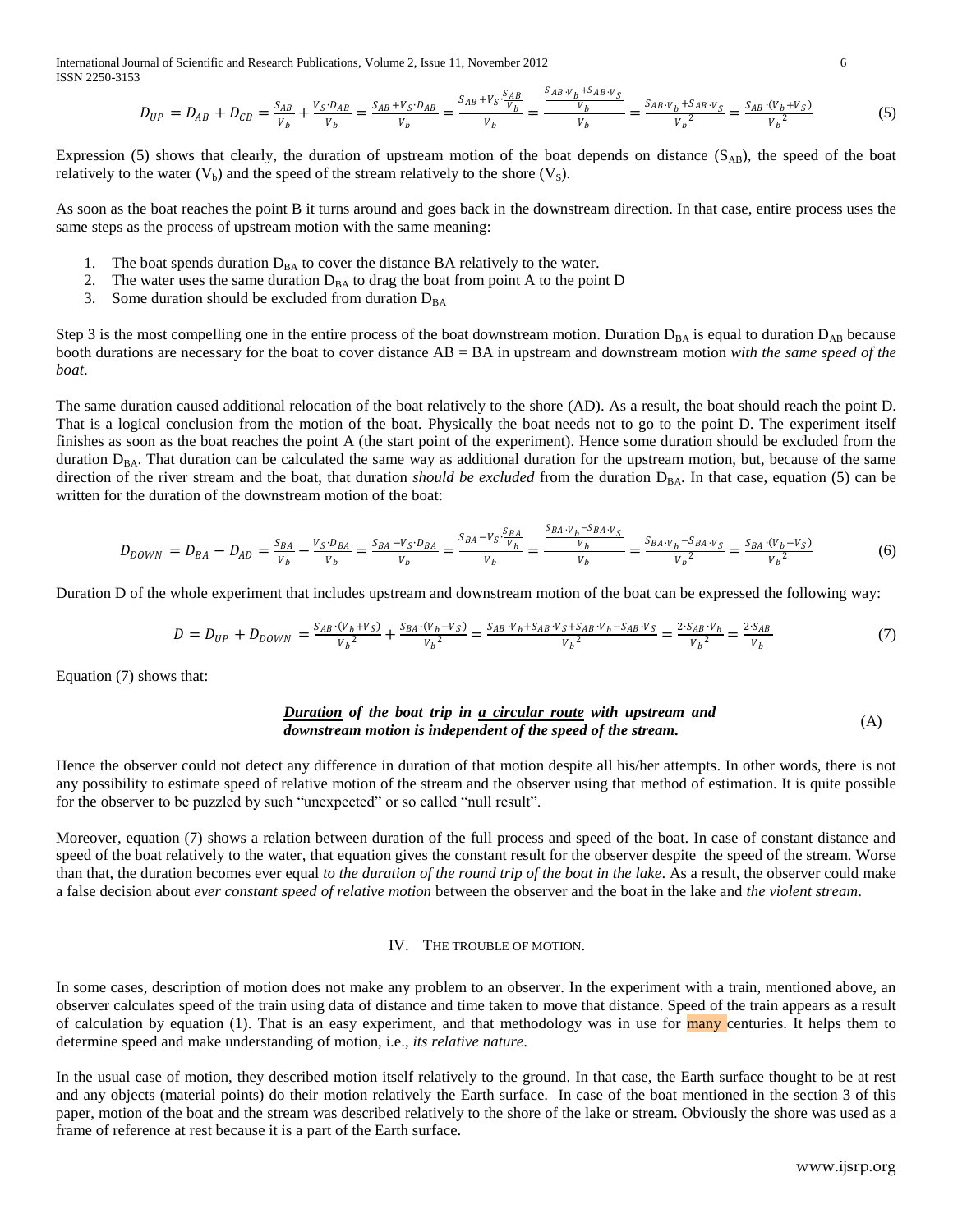We have quit different situation in case of light. The light makes its propagation through space, but empty space has not anything that seems to be used as a possible frame of reference for that motion. Moreover, Maxwell's description of electromagnetic waves and law of their propagation has no answer on easy question: What is the frame of reference for moving light?

―Electromagnetic waves do not represent physical displacements that propagate through a medium like mechanical sound and water waves; instead, they describe propagating oscillations in the strengths of electric and magnetic fields. Maxwell's wave equation showed that the speed of the waves, labeled *c*, is determined by a combination of constants in the laws of electrostatics and magnetostatics—in modern notation:

$$
C = \frac{1}{\sqrt{\varepsilon_0 \mu_0}}\tag{8}
$$

where  $\varepsilon_0$ , the permittivity of free space, has an experimentally determined value of  $8.85 \times 10^{-12}$  square coulomb per newton square metre, and  $\mu_0$ , the magnetic permeability of free space, has a value of  $1.26 \times 10^{-6}$  newton square seconds per square coulomb. The calculated speed, about  $3 \times 10^8$  metres per second, *agreed with the known speed of light*. In an 1864 lecture before the Royal Society of London, "A Dynamical Theory of the Electro-Magnetic Field," Maxwell asserted:

*We have strong reason to conclude that light itself—including radiant heat and other radiation, if any—is an electromagnetic disturbance in the form of waves propagated through the electro-magnetic field according to electro-magnetic laws.*

Maxwell's achievement ranks as one of the greatest advances of physics. For the physicist of the late 19th century, the study of light became a study of an electromagnetic phenomenon—the fields of electricity, magnetism, and optics were unified in one grand design."<sup>11</sup>

Many experiments showed that the speed of light depends on physical properties of a transparent medium. Moreover, a beam of light changes its speed of propagation as soon as light changes medium.

"In the same year (1849), Foucault showed that the speed of light in water is less than its speed in air by the ratio of the indices of refraction of air and water:

$$
\nu_{water} = \frac{\eta_{air}}{\eta_{water}} \cdot \nu_{air} \approx 0.75 \cdot \nu_{air}
$$
\n(9)

This measurement established the index of refraction of a material as the ratio of the speed of light in vacuum to the speed within the material."<sup>12</sup>

Later, Maxwell's equation (8) showed that the speed of light in a transparent medium depends directly on permittivity and magnetic permittivity of that medium. More than that, equation (8) shows that clearly - free space, i.e., physical vacuum follows the same law of light propagation and the speed of light in a vacuum depends on the same physical properties of that medium. Hence we have the following conclusion:

## *The speed of light in any medium depends only on certain physical properties of that medium.* (B)

From the one hand, light has determined finite speed in any transparent medium. From the other hand, light has certain finite speed in the vacuum. Hence, we should consider physical vacuum, in case of light propagation, *as some physical medium despite the absence of any substance in it*. That leads us to the same idea that describe so called luminiferous ether.

In the  $19<sup>th</sup>$  century, they need some specific medium, that "can be used" by light to propagate through it. In their mind, physical properties of that ether and empty space (physical vacuum) had significant difference. They used the concept of luminiferous ether to make light propagation comparable with the human mind because they were unable to make imagination of something that propagates through the empty space (or nothing). Hence it was *a transition idea* that makes *the human mind* able to understand the propagation of

<sup>11</sup> **light.** (2008). Encyclopædia Britannica. *Encyclopaedia Britannica 2008 Deluxe Edition.* Chicago: Encyclopædia Britannica.

<sup>12</sup> **light.** (2008). Encyclopædia Britannica. *Encyclopaedia Britannica 2008 Deluxe Edition.* Chicago: Encyclopædia Britannica.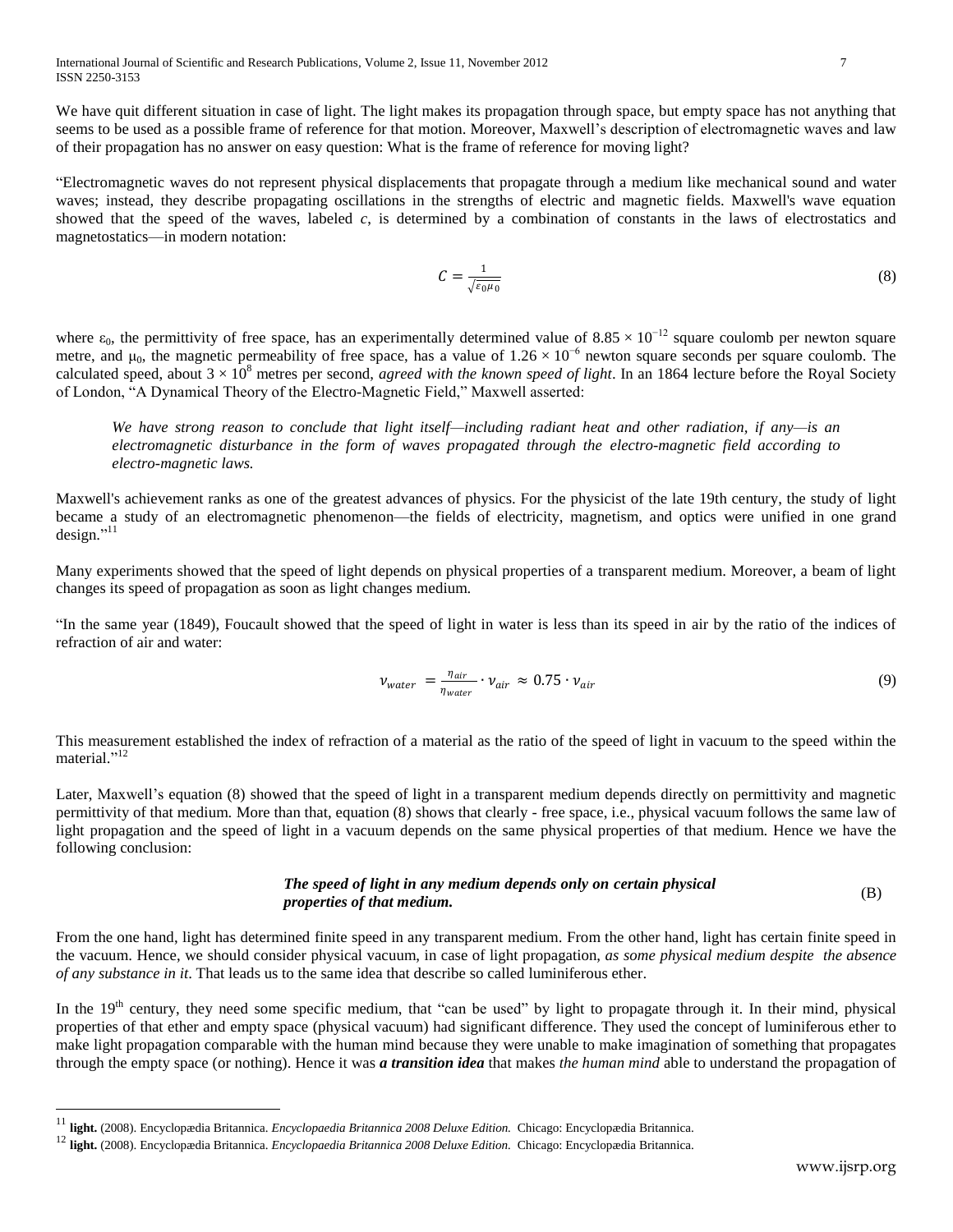light through the empty space by filling that empty space with the hypothetical "substance". That consideration leads us to the following statement:

> *Physically, light needs not any additional medium in the space to propagate through it. As well as in the case of transparent substance, light makes interaction with the space itself in the case of motion through the space. That interaction determines the speed of light relatively to the space.*  (C)

As soon as the medium (including empty space) is responsible for the definite value of the speed of light, that speed should not have any connection with anything else *except of permittivity and magnetic permittivity of any given medium*. Figure 3 shows an example of a different speed of light in a different medium.



Figure 3 shows a case of light propagation through some number of medium with different *permittivity and magnetic permittivity each.* Beam of light goes from the point O (the point of origin) alongside X-axis. Y-axis presents values of the speed of light.

First medium, located between points O and  $X_1$  is air. The speed of light in that medium equals to some speed  $V_1$ . As soon as light reaches point  $X_1$  it meets interface and goes from air to water. According equation (8) after interface the speed of light changed and became equal to speed of light in water according the equation (9). In further propagation, light reaches another interface with transparent medium at the point  $X_2$ . Permittivity and magnetic permittivity of that medium have some variation from the same physical parameter of water. As a result, speed of light in that medium drops to value  $V_3$ .

Light keeps that value of its speed as a *constant* one as long as physical properties of the medium keep constant. Nothing changes in light propagation until it reaches the point  $X_3$ . Light meets another interface at that point again. After that interface light goes to the empty space (vacuum) and immediately restores its maximal speed of propagation that is equal to C. This experiment shows an excellent example for the statement B and C (see above). Moreover, equation (8) as well as statement C has not any relation to relative motion between an observer and light. How it is possible? To answer that question, we should come back to *the stream thought experiment* that described in details in the section 3 of this paper.

## V. LINER DETECTOR. THE PRINCIPLE OF OPERATION.

Entire situation with relative motion changes significantly as soon as the speed of light in any given medium (including space) depends only on the number of physical parameters of that medium. In that case, space becomes absolute frame of reference that light uses to propagate through it. Moreover, *physical interaction* between the light and the space keeps the speed of light constant as long as light goes through the space.

Mr. Michelson and many other physicists and philosophers used the same way of theoretical approach to the problem, but Mr. Michelson was the first person who conducted the experiment with a physical device – linear detector (see above). Here, his troubles begin.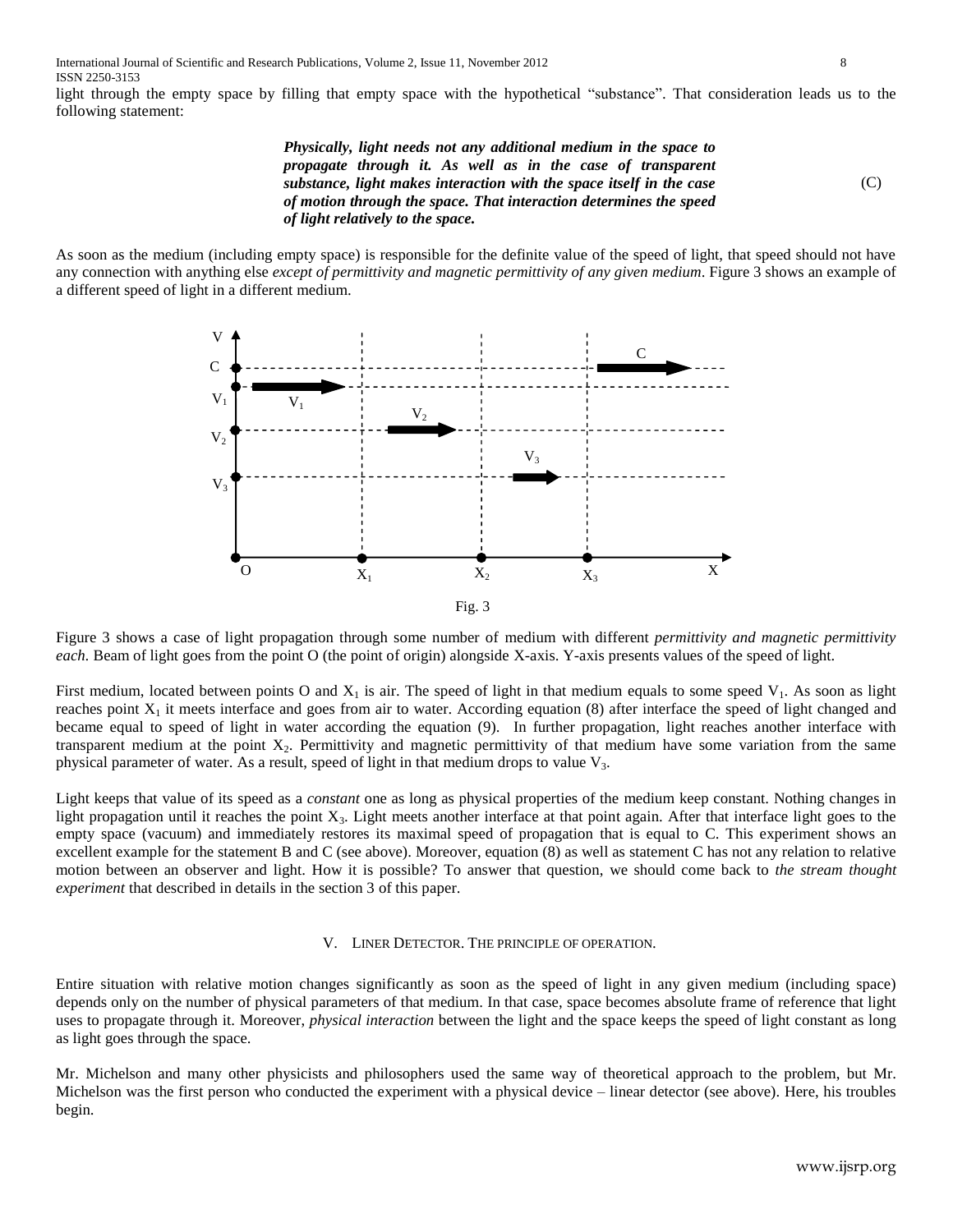Figure 4 gives a graphical representation of a linear detector way of action in case of *constant speed of light relatively to the space*.



In that case, an observer uses a linear detector with a rigid frame AB. The person uses a light source at the point A of the detector. That light goes along the rigid body of the detector up to point B and meets a mirror at that point. After interaction with the mirror at the point B, light goes back to the point A. As soon as light comes back to the point A, the observer becomes able to determine the duration of light travel between points A and B. *A linear detector gives not any other information from that experiment*. In that case, physical frame of the linear detector becomes a frame of reference for the experiment because the observer is unable to use any other references or coordinate system (*experiment is conducted in a closed laboratory*).

Using that method, the observer likes to detect speed of motion of the Earth  $(V_E)$  relatively to the space (ether) by analyzing duration of a circle route motion of light between the light source and the mirror of the linear detector. Explanation of the physical process having a place in that experiment coincides with an explanation of *the stream thought experiment* given in the section 3 of this paper. In case of a liner detector, speed of the boat should be replaced with the speed of light C and speed of the stream should be replaced with the speed of the Earth relatively to the space (ether)  $(V_E)$ .

Using the same way for explanation of this case we have the following equation for measured duration of that process for *any linear detector*:

$$
D = D_{forward} + D_{backward} = \frac{L(C + V_E)}{C^2} + \frac{L(C - V_E)}{C^2} = \frac{L(C + L(V_E + L(C - L)V_E)}{C^2} = \frac{2 \cdot L(C)}{C^2} = \frac{2 \cdot L(C)}{C}
$$
(10)

In the equation (10), D is the duration of the entire process of circular route for light motion between the source of light (the point A) and the mirror (the point B); L is the length of the rigid frame of the detector that equals to distance AB in the figure 4; C is the speed of light *relatively to the space*;  $V_E$  is the speed of the Earth *relatively to the space*.

As soon as the detector becomes to operation it makes measurement of duration D and nothing more. The observer obtains definite value of the speed of light after experiment using equation (2). In other words, the speed of light is calculable value that is available only after comparison between distance covered by light and duration of its travel by the circular route. Saying strictly the linear detector provides two values for equation (2) these are:

- 1. distance between the source of light and the mirror
- 2. duration of light travel to and from the mirror

Here, we have the solution of many problems and answer on many questions by the following statement:

*Duration of light travel in a linear detector by a circular route depends only on length of light travel and the speed of light relatively to the space. Therefore, measured duration of that process is independent of relative motion between the linear detector and the space*.

(D)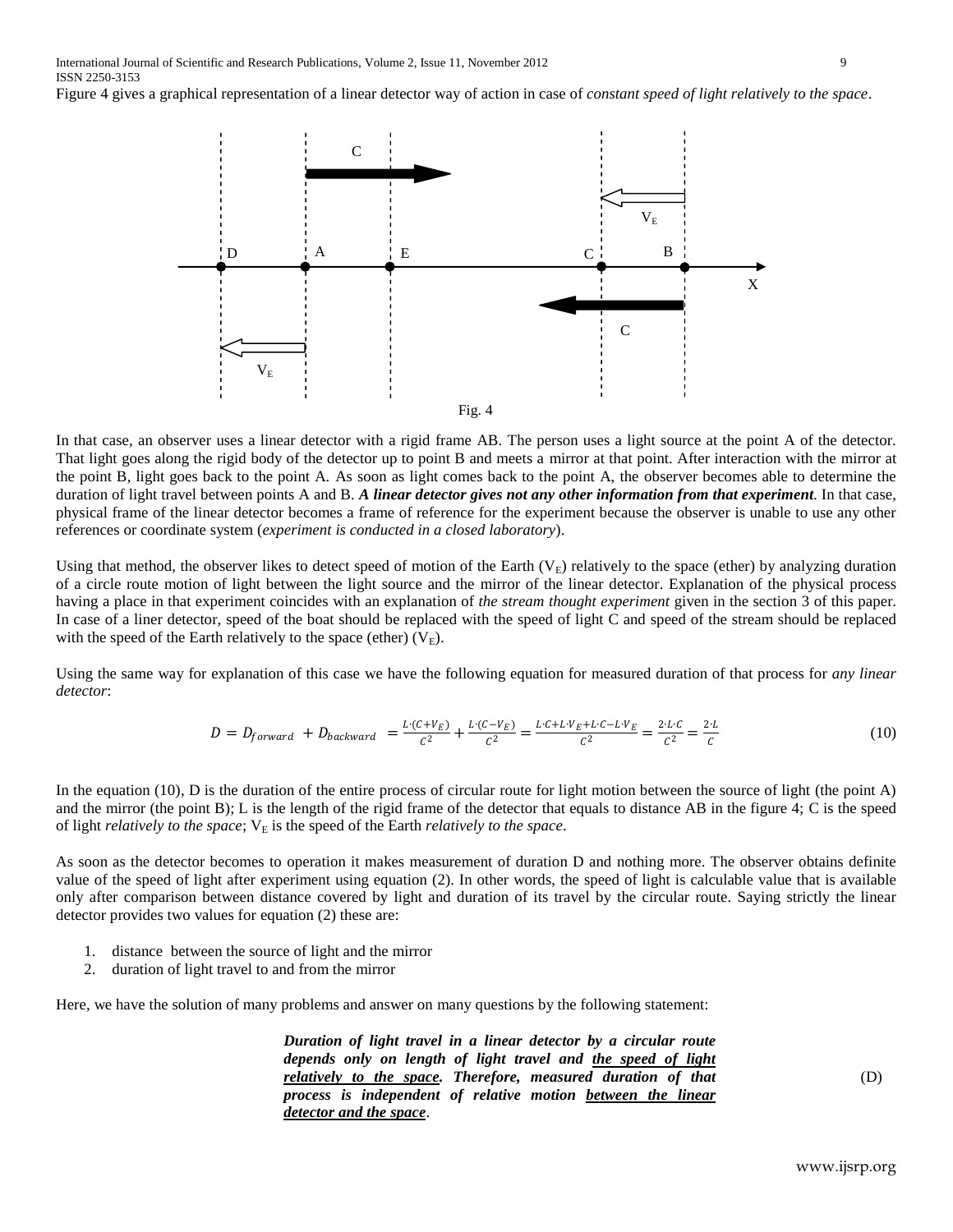Moreover, duration itself (D in the equation 10) has the same value as the speed of light relatively to the linear detector taken in a hypothetical situation when  $V_E = 0$ . In that case, the Earth becomes immovable *relatively to the space*. Hence, speed of relative motion between *light and the linear detector* becomes equal to the speed between *light and space*.

Obviously, that situation is unreachable practically because each celestial body keeps its motion in space. Despite of that motion, a linear detector *shows the same value of duration ever* regardless of its relative motion to the space (*see equation 10*). In other words, duration taken from a linear detector gives the same value ever that is proportional to *the speed of light relatively to the space*. The following equation shows that mathematically:

$$
V = \frac{2L}{t} = \frac{2L}{D} = \frac{2L}{2L} \cdot C = C = constant \tag{11}
$$

In the equation (11), V is some speed that is calculated by the data from a linear detector; L is the length of the rigid frame of the device; t and D is the duration of the entire process of light circle route motion according to data from the device; C is *the speed of light relatively to the space*. Equation (11) is a result of combination of equations (2) and (10). That is so called "ever constant speed of light relatively to an observer" given by liner detectors.

#### VI. PLANAR DETECTOR. THE PRINCIPLE OF OPERATION.

The principle of operation of a linear detector described in details in the section 5 of this paper was unknown to the physicists of  $19<sup>th</sup>$ century. Despite of that misunderstanding they try to make practical support for their idea of ether. Mr. Michelson was the man who conducted that experiment mentioned in the introduction of this paper. His objective was relatively straightforward. He made an effort to use a combination of two interacting linear detectors in one device. As a result, he became the first person who has created a planar detector (see introduction). Figure 5 shows the idea of that device.



Two beams of light go from the same point that should be used as the point of origin for the planar detector. In case of Michelson device, it was the location of the half-transparent mirror (see description in introduction). After interaction with that mirror, the light is divided into two parts. In the figure, those are two beams of light moving along X axis and Y axis (black vectors).

According to Michelson's assumption, speed of the Earth motion relatively to the space  $(V<sub>E</sub>)$  should make extra speed to the device relatively to the space. That extra speed should be added to the speed of light at each beam. However, components of that speed have different values ( $V_X \neq V_Y$ ) because the orientation of the device relatively to the vector  $V_E$  is casual. That is correct, because direction and magnitude of that vector was unknown for the experimenter before the experiment.

Result of that experiment is well known. Here, is the explanation of that so called "null result" according to the equation (10) and (11).

$$
D_X = D_{X-forward} + D_{X-backward} = \frac{L_X \cdot (C + V_X)}{C^2} + \frac{L_X \cdot (C - V_X)}{C^2} = \frac{L_X \cdot C + L_X \cdot V_X + L_X \cdot C - L_X \cdot V_X}{C^2} = \frac{2 \cdot L_X \cdot C}{C^2} = \frac{2 \cdot L_X \cdot C}{C} = const
$$
\n(12)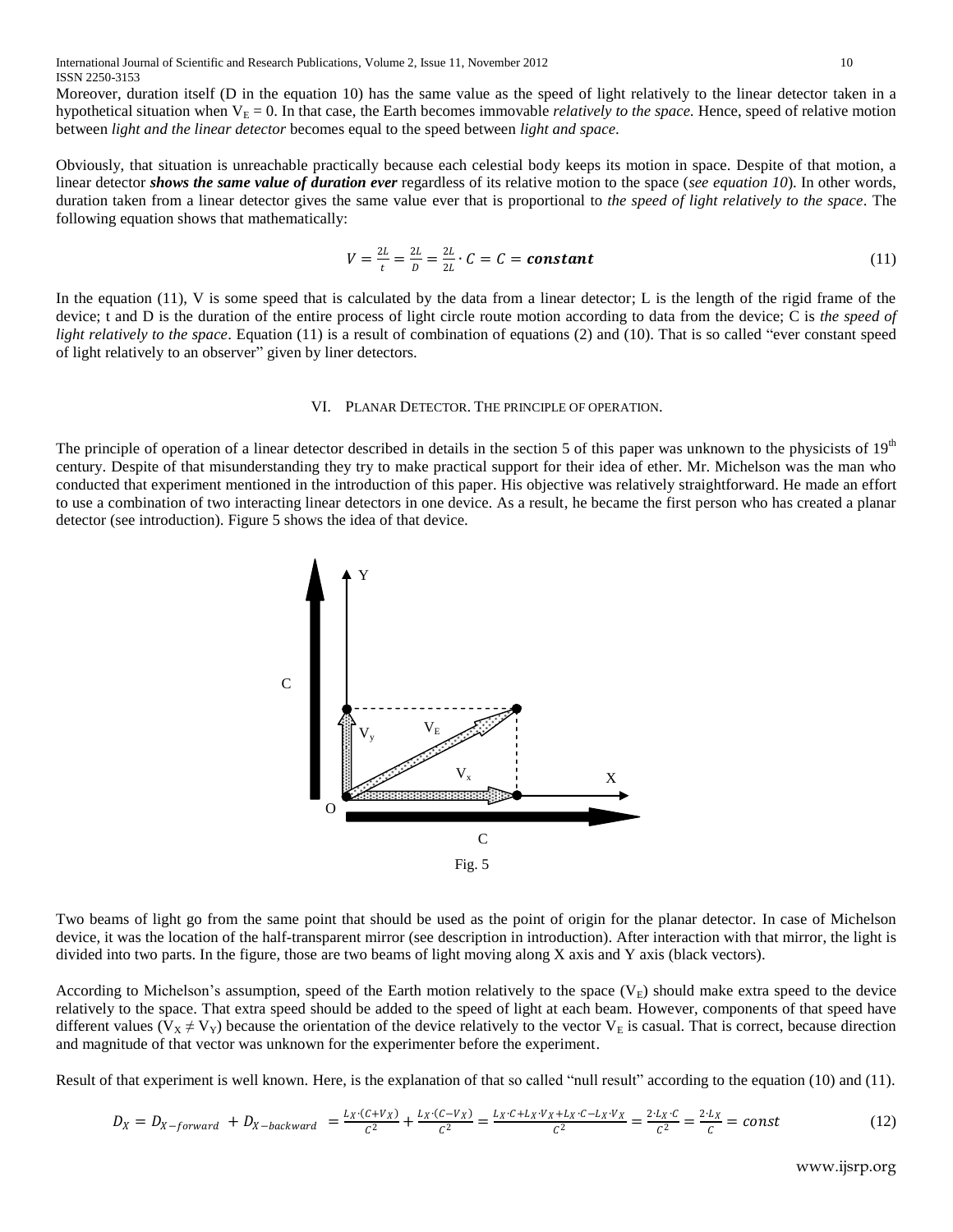International Journal of Scientific and Research Publications, Volume 2, Issue 11, November 2012 11 ISSN 2250-3153

$$
D_Y = D_{Y-forward} + D_{Y-backward} = \frac{L_Y(C+V_Y)}{C^2} + \frac{L_Y(C-V_Y)}{C^2} = \frac{L_Y(C+L_Y \cdot V_Y + L_Y \cdot C - L_Y \cdot V_Y}{C^2} = \frac{2 \cdot L_Y \cdot C}{C^2} = \frac{2 \cdot L_Y \cdot C}{C} = const
$$
\n(13)

$$
V_X = \frac{2L_X}{t} = \frac{2L_X}{D_X} = \frac{2L_X}{2L_X} \cdot C = C = constant \qquad (14)
$$

$$
V_Y = \frac{2L_Y}{t} = \frac{2L_Y}{D_Y} = \frac{2L_Y}{2L_Y} \cdot C = C = constant \qquad (15)
$$

$$
C = C = constant \tag{16}
$$

Equations (12-16) provide additional support for the statement D. Obviously, any number of linear detectors interacting with each other or operating independently, *provide the same so called "null" result*.

#### VII. MATTER OF OPINION.

There is something more compelling in the planar detector than just *a new idea*. Mr. Michelson should put that into consideration before running his investigation. That matter puts together the principle of operation of any number of linear detectors and experimental data from them. Figure 6 shows that aspect of a lined detector operation.



Figure 6 shows a projection of the Earth on the figure plane. There are two linear detectors at some points of its surface. Those are the points A and B. The linear detectors located at those points have the same names A and B accordingly. The 'A' linear detector uses its light source in direction  $C_A$ . The B linear detector uses its light source in direction  $C_B$ .

Suppose the Mr. Michelson's planar detector located at the point O. That point is the point of origin for the frame of reference of the fig. 6. According to the experimental data, the speed of light measured at the point A and B has the same value, because that the result is confirmed many times at any Earth-bound laboratory.

Suppose Mr. Michelson begins his experiment at point O. The planar detector sends two beams of light in directions  $C_Y$  and  $C_X$ . According to the figure direction  $C_Y$  is parallel to the direction  $C_A$  and direction  $C_X$  is parallel to the direction  $C_B$ . According to the idea of Mr. Michelson, his device should detect a little difference in the speed of light between two orthogonal beams  $C_X$  and  $C_Y$ because of motion of the Earth relatively to so called ether. That motion mentioned in the figure by vector  $V_E$ . Detection of that vector by its two components  $V_X$  and  $V_Y$  by their influence on the experiment *is the main objective of Mr. Michelson*.

According to his point of view before the experiment, motion of the Earth through the ether should affect measurable speed of two orthogonal beams of light because the Earth moves through the ether and the light propagates through the ether too. As a result of his imagination, he believed that his planar detector should detect that relative motion. Everybody agreed that point of view *wrongly*!

Everybody forget that there is not only the planar detector of Mr. Michelson. There are a number of the other linear detectors around the globe. As soon as so called motion through the ether affects the planar detector, it must affect each linear detector on the planet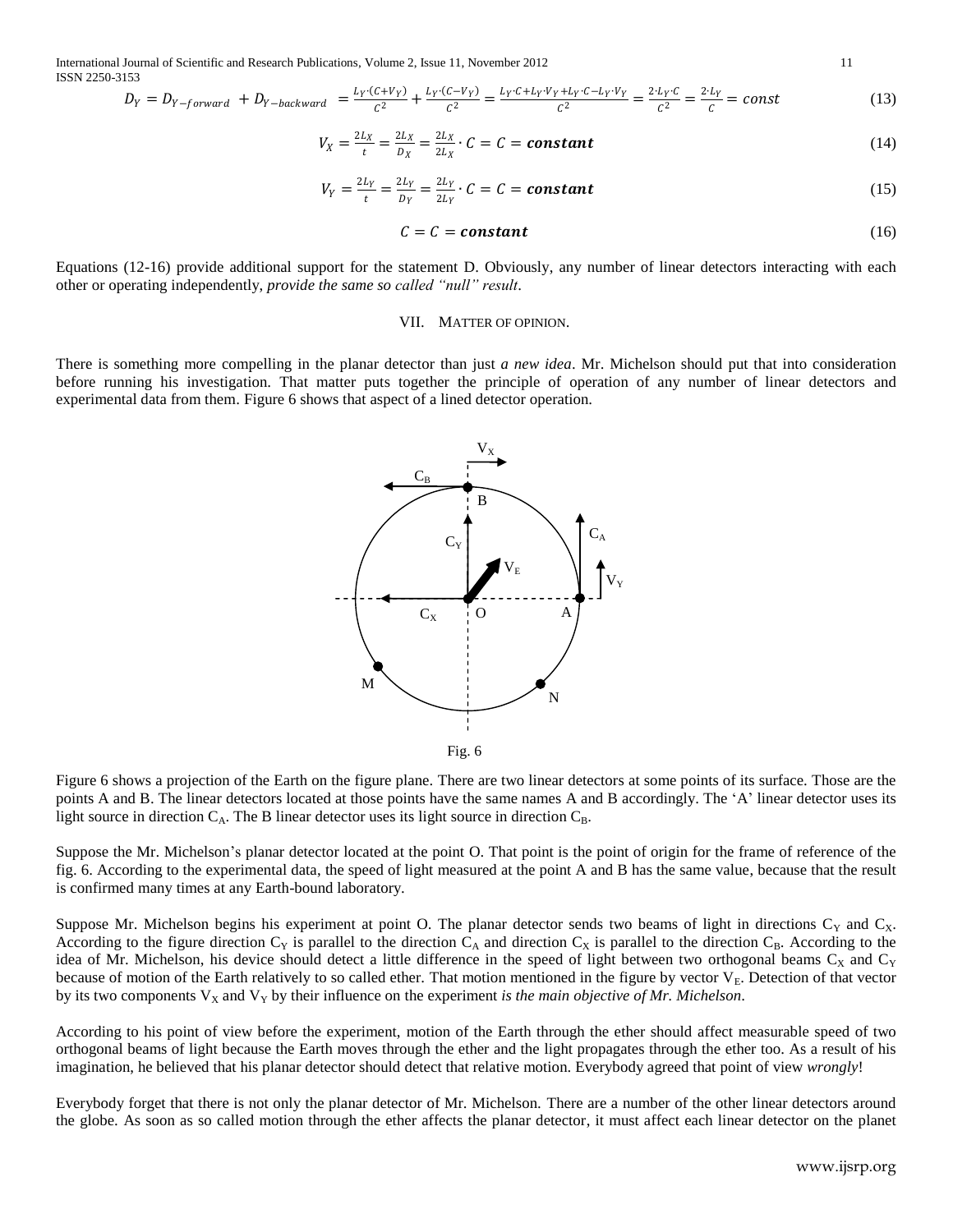because there is not any uniqueness in construction of the Mr. Michelson's planar detector! It has only combination of two liner detectors (see above).

As a result, motion of the Earth through the ether should affect **EACH** liner detector located on its surface or anywhere else (below the surface or above it). Hence, component vectors  $V_X$  and  $V_Y$  should be detected at points A and B as well as at the point O. Moreover, their influence on the experimental data of each linear detector should produce the same value of the deviation. Hence, the linear detector A should provide value of the speed of light affected by the motion of the Earth through the ether as well as the planar detector of Mr. Michelson. As a result, the speed of light detected be the liner detector A should have value  $V_A = C_A + V_Y$ . For the same reason, the linear detector located at the point B should provide value of the speed of light affected by the Earth's motion equal to  $V_B = C_B - V_X$ .

There were no such evidences *from experimental data obtained by the linear detectors*! That aspect should be used as the main *counter-argument against the experiment*. However, there was *nobody* who done it.

Mr. Michelson was familiar with data from the linear defectors because measurement of the speed of light was done many times in number of laboratories before his experiment. Despite of that he developed the planar detector and has conducted the experiment. According to his point of view, the device should be able to detect a difference of the speed of light between two light beams and show the result like  $V_{OY} = C_Y + V_Y$  and  $V_{OX} = C_X + V_X$ . Obviously, that should be a tremendous controversy between indications of the planar detector and any number of remote linear detectors. It was one of *the greatest failures of the human mind* that led to a huge controversy in physics in the following century.

Despite *of human failure,* device itself worked perfectly and showed the same speed of light at each direction as well as any other liner detector at any possible location on the Earth. In other words, the detectors ever indicate the same value of the speed of light relatively to the space in *complete agreement between each other*. That is correct, because *a device is free of mistakes of the human mind*.

All following experiments with liner or planar detectors show the same value of *the speed of light relatively the space*. The result is caused ever by *the liner detector principle of operation* (see section 5 of this paper).

## VIII. "EXPERIMENTAL DATA" AND NEW THEORIES

Complete misunderstanding of experimental data and the linear detector principle of operation led to the creation of many ideas. All of them try to make an explanation of "unusual" behavior of light and its "*constant speed relatively to an observer*". It was key failure of theoretical frame of those theories. All of them used experimental data from a linear detector as the speed of light relatively to the observer. That mistake was caused by comparison between theoretical prediction of the exact value of the sped of light and experimental data from a liner detector. As it shown before (see section 5 of this paper), those parameters have only the same value because of *the linear detector principle of operation and its inability to show its own speed relatively to the space*. As a result, that the device is an inappropriate one to detection of speed of relative motion between *an observer and the light*. However, all physicists from 19th century believed that a linear detector shows true speed of *light relatively to an observer*.

It was key misunderstanding that led to the misconception of a new theory that was born in the beginning of  $20<sup>th</sup>$  century. Key problem of that theory was that it used data from linear and planar detectors as the speed of light *relatively to observer*. That was not right point of view, because as it shown in the 5th section of this paper those detectors are able to show only the speed of light *relatively to the space*. As a result, they show the same value of the speed of light relatively to the space ever and nothing more despite their actual motion relatively to the space (with the planet).

That theory possessed name 'Theory of relativity'. Its creator had name Albert Einstein. So they usually call that theory as einstein's theory or einstein's theory of relativity.

―In developing special relativity, Einstein began by accepting what experiment and his own thinking showed to be the true behaviour of light, even when this contradicted classical physics or the usual perceptions about the world.

―The fact that the speed of light is the same for all observers is *inexplicable in ordinary terms*. If a passenger in a train moving at 100 km per hour shoots an arrow in the train's direction of motion at 200 km per hour, a trackside observer would measure the speed of the arrow as the sum of the two speeds, or 300 km per hour. In analogy, if the train moves at the speed of light and a passenger shines a laser in the same direction, then common sense indicates that a trackside observer should see the light moving at the sum of the two speeds, or twice the speed of light  $(6 \times 10^8$  metres per second).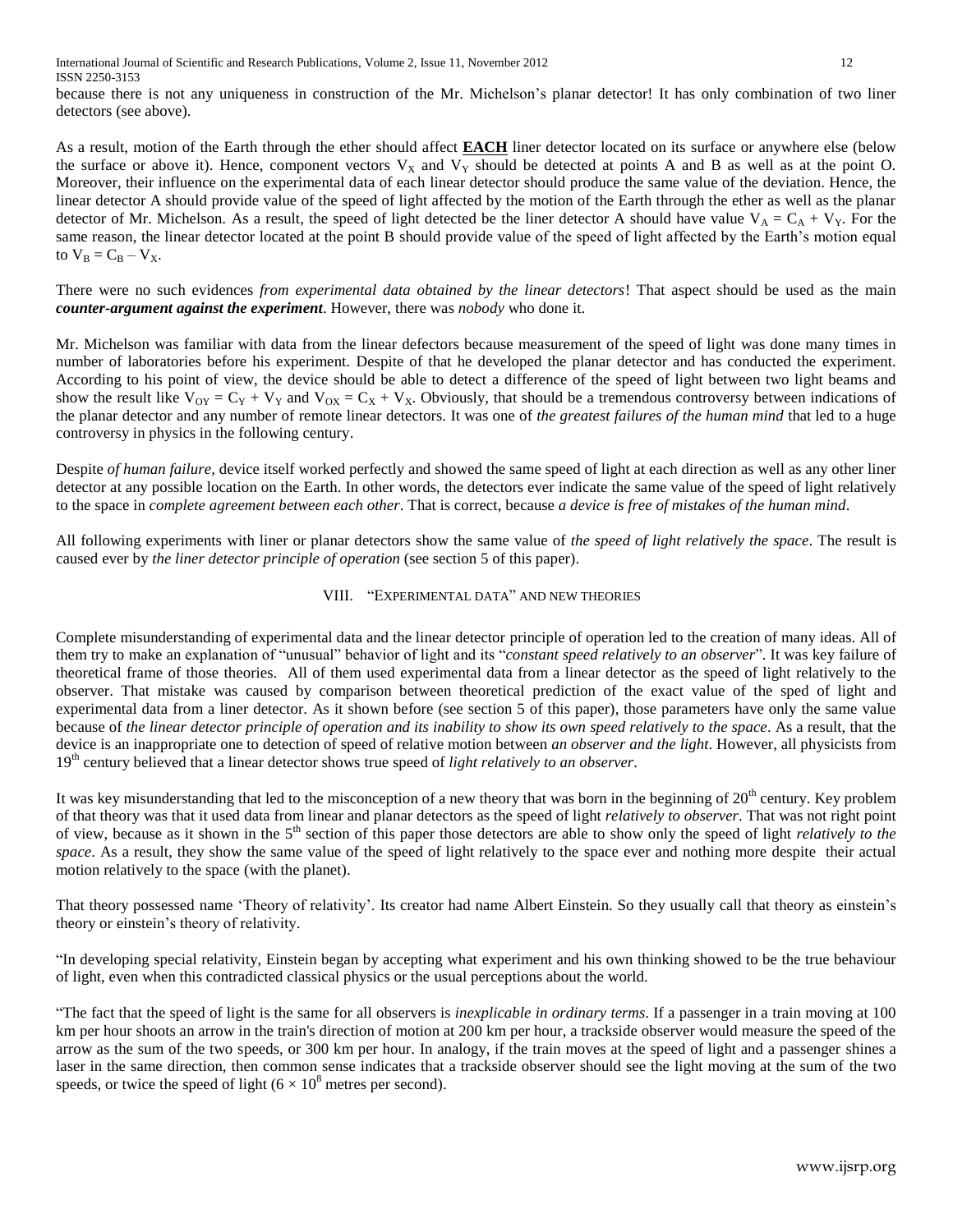International Journal of Scientific and Research Publications, Volume 2, Issue 11, November 2012 13 ISSN 2250-3153

―While such a law of addition of velocities is valid in classical mechanics, the Michelson-Morley experiment showed that *light does not obey this law*. This contradicts common sense; it implies, for instance, that both a train moving at the speed of light and a light beam emitted from the train arrive at a point farther along the track at the same instant.

―Nevertheless, *Einstein made the constancy of the speed of light for all observers a postulate of his new theory*. As a second postulate, he required that the laws of physics have the same form for all observers. Then Einstein extended his postulates to their logical conclusions to form special relativity."<sup>13</sup>

It is clearly seen now that Einstein's delusion was caused by misinterpretation of Michelson experiment and experimental data from the other linear detectors. From his point of view, the light has the same measurable speed *relatively to an observer*. Using that point of view Einstein shared delusion of the other physicists of his time.

Light itself ever use its own constant speed *relatively to the space* (see section 4 of this paper). As a result, Maxwell's point of view on the nature of light is precisely correct, and his equations mean *physical process of interaction between the light and space*. One result of that interaction is constant speed of light *relatively to the space*. As it mentioned above, that speed coincided exactly with data from a linear detector and was *mistakenly* accepted as true speed of relative motion between an *observer ant the light*.

The citation given above has some significant ideas. I put them and counter-arguments for them in order below:

- 1. ―The fact that the speed of light is the same for all observers is *inexplicable* in ordinary terms.‖ Sections 4 and 5 of this paper eliminate that controversy. Einstein thought that the speed of light is the same *relatively all observers*. That is not correct any longer.
- 2. Train-arrow experiment is *incorrect example* because the speed of light is constant *relatively to the space*. As a result, it is independent of the speed of a light source (see section 4).
- 3. ―While such a law of addition of velocities is valid in classical mechanics, the Michelson-Morley experiment showed that light does not obey this law." That is incorrect because the speed of light is constant *relatively to the space*. As a result, it is independent of the speed of a light source (see section 4, 5, 6, 7).
- 4. "Nevertheless, Einstein made the constancy of the speed of light for all observers a postulate of his new theory." Obviously it was *a wrong postulate* because it assumes constancy of *the speed of light relatively an observer and light itself*. (see section 4)
- 5. ―As a second postulate, he required that the laws of physics have the same form for all observers.‖ Obviously it was *a second wrong postulate*. As soon as the speed of light is constant *relatively to the space* (not to an observer), it becomes variable to each observer moving through that space with different speed *relatively to the same space*. Hence the laws of physics should be changed for some extent for those observers.
- 6. "Then Einstein extended his postulates to their logical conclusions to form special relativity." After all counter-arguments mentioned above, that theory cannot be correct *even in the level of its postulates*.

That is the best example that shows clearly how misinterpretation of the experimental data leads to development of inappropriate theories.

## IX. THE TRUE SPACE-VELOCITY DETECTOR

Many decades later, after publication of theory of relativity, science met some problems that were caused by that theory. One of them is physical possibility for existence of absolute frame of rest.

―The unique absolute frame of rest with respect to which light waves had velocity c according to the prerelativistic viewpoint was often regarded, before Einstein, as being at rest relative to a hypothesized all-pervading ether. The vibrations of this ether were held to explain the phenomenon of electromagnetic radiation. The failure of experimenters to detect motion relative to this ether, together with the widespread acceptance of Einstein's special theory of relativity, led to the abandonment of the theory of the ether. *It is ironic therefore to note that the discovery in 1964 by the American astrophysicists Arno Penzias and Robert Wilson of a universal cosmic microwave 3 K radiation background shows that the universe does indeed possess a privileged inertial frame.* Nevertheless, this does not contradict special relativity because one cannot measure the Earth's velocity relative to it by experiments in a closed laboratory. One must actually detect the microwaves themselves."<sup>14</sup>

That is an extremely valuable quotation. It shows something that was done at 1964 and leads to the following conclusion "*the universe does indeed possess a privileged inertial frame*". What is that frame? Section 4 of this paper gives the answer on that question and

<sup>13</sup> **relativity.** (2008). Encyclopædia Britannica. *Encyclopaedia Britannica 2008 Deluxe Edition.* Chicago: Encyclopædia Britannica.

<sup>14</sup> **relativistic mechanics.** (2008). Encyclopædia Britannica. *Encyclopaedia Britannica 2008 Deluxe Edition.* Chicago: Encyclopædia Britannica.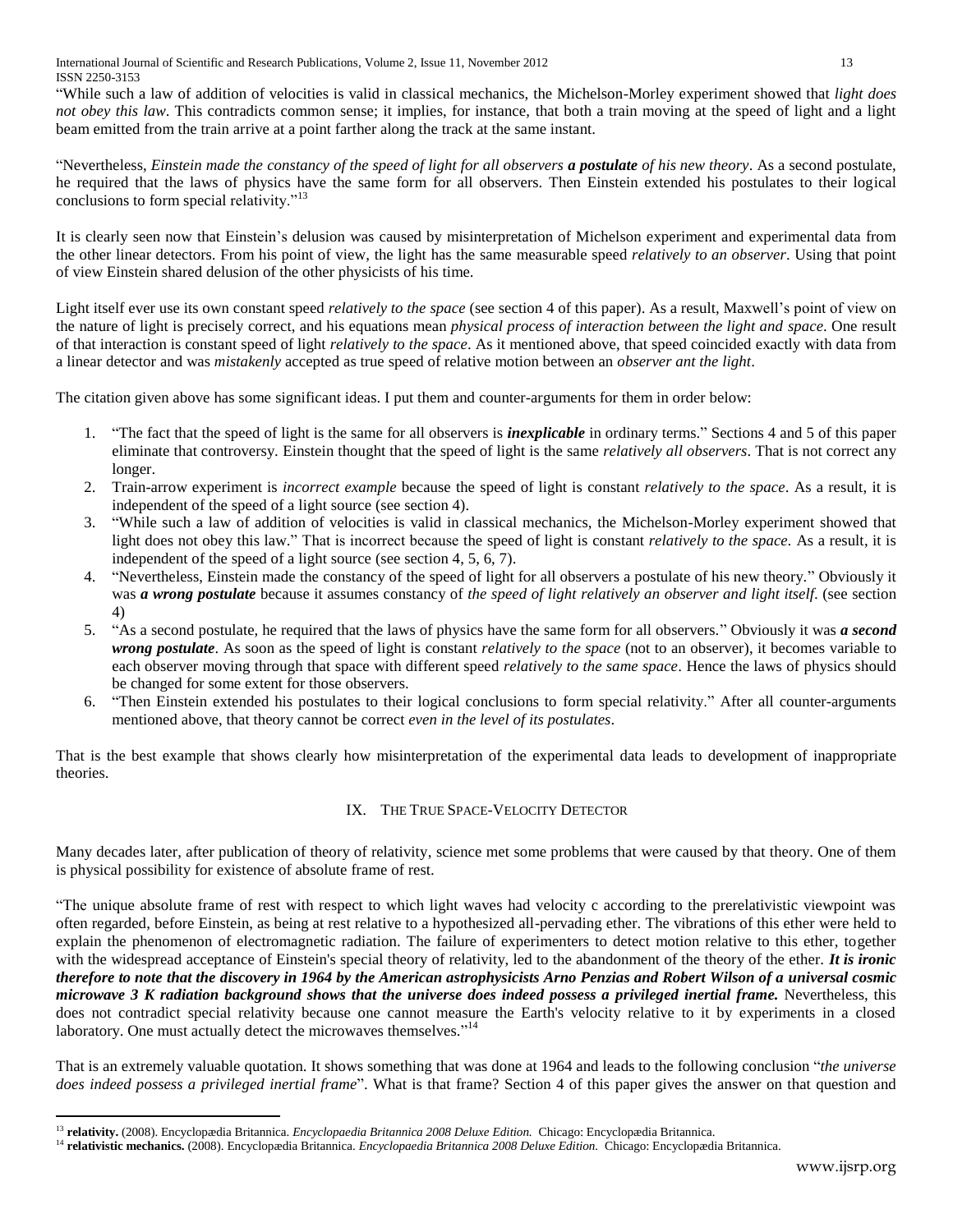International Journal of Scientific and Research Publications, Volume 2, Issue 11, November 2012 14 ISSN 2250-3153

describes in details that unique frame of reference. That is space itself, and the light makes its propagation through space and *relatively to the space.* As a result, *space itself becomes the unique, absolute frame of rest*.

More than that - "this does not contradict special relativity because one cannot measure the Earth's velocity relative to it (*privileged inertial frame*) by experiments in a closed laboratory". That is not correct *any longer* because we have theoretical possibility to build an unique device that will be able to show the velocity. It will be the True Space-Velocity Detector (TSVD).

Obviously, the device will use a lot of advantage of modern technologies, which were inaccessible a century ago. The device will contain a number of highly computerized modules with some number of light sources and light detectors. All computerized units will be connected to each other by a computer network and use a specific algorithm for calculation and to control each unit. True Velocity of the Earth motion relatively to the space will be detected by its three orthogonal components. Magnitude of that vector will be calculated by a computerized device according to data of all orthogonal components. *The device will not use liner detectors like one described in the section 5 of this paper*.

Figure 7 shows image data from some number of such devices.



Figure 7 shows a projection of the Earth on the figure plane. Point O is the projection of the center of the Earth. The other points are some casual locations. There are a number of TSVDs on the surface of the Earth. Each of those devices located at the different point remote from the other devices.  $V_E$  is the velocity of the Earth relatively to the space.

Each fully operable TSVD makes measurement of velocity of the Earth relatively to the space at the point of its location. Obviously each TSVD has different values of orthogonal components. Moreover, each TSVD detects different direction of true velocity of the Earth relatively to the ground, but recalculation of those vectors according to data of geographical location of each TSVD gives the same vector  $V_E$ . According to the figure  $V_E = V_A = V_B = V_M = V_N$ . Moreover, at each point of its location, data coming from a TSVD change ever because of rotation of the Earth.

As soon as we make a fully operable TSVD, we have the first and the last artificial and logical counter-argument against the theory of relativity and finish one more great circle of progress of the Earth Civilization.

## X. CONCLUSION

Some physicists and philosophers feel that there is something wrong with the theory of relativity, but nobody was able to see the real problem of that theory. Many people with curious minds like to know more about philosophy and physics. They ask a lot of questions about the nature, but they have the same ugly solution that was best formulated by one man.

―Unfortunately, physics *has become infected* with very low standards of *clarity and precision on foundational questions*, and physicists have become accustomed (and even encouraged) to just "*shut up and calculate*," to consciously refrain from asking for a clear understanding of the ontological import of their theories."<sup>15</sup>

<sup>15</sup> Tim Maudlin. *Philosophy of Physics: Space and Time*. Princeton University Press, 2012. ISBN 9781400842339. P.14 from Introduction.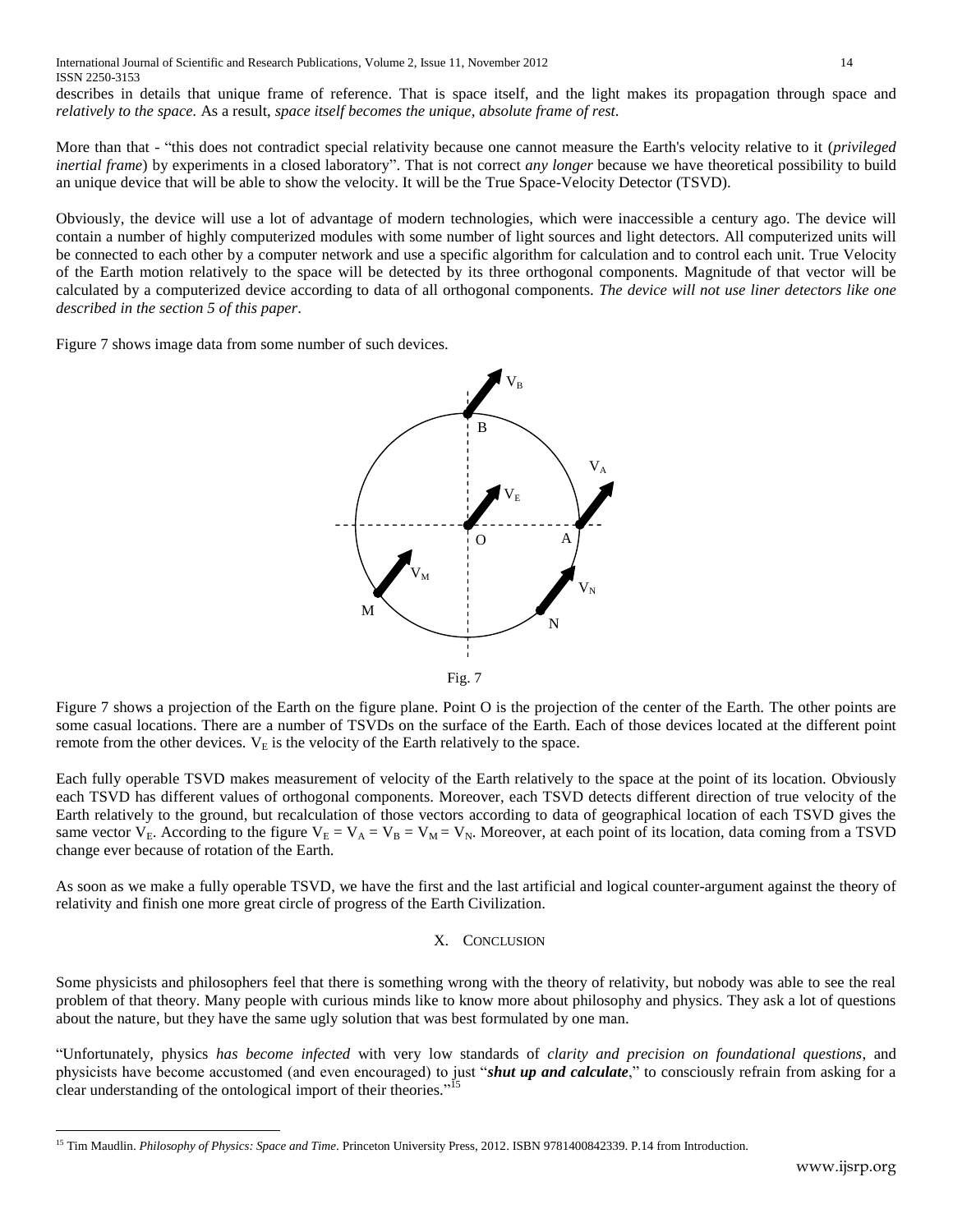New ideas can be formulated, and new theories can be created only by *the human mind*, because we are not robots to calculate it *without any sign of human imagination*. Any way for any idea without complete philosophical and logical imagination leads to the creation of scientific chimeras. Thus, TSVD will be the best "sword" to save mankind from one of the most powerful "monsters" and persistent attempts of robotization of the human mind.

## XI. AFTERWORD

One might ask the following question. How it is possible to make all of these counter-arguments for a well established theory that was in full power for many decades? The answer is extremely simple. Each theory uses some basis for its functionality so to say. That core contains some philosophical concept usually, and logical argumentation or connection between philosophy and experimental data (observable facts of nature).

Each theory exists as long as there is no change in philosophy, that it uses, and experimental data agree with that theory. Obviously, any theory falls as soon as any of those elements change for some extent that becomes *incompatible* with the theory. Anyone who knows the history of science remembers that circle of creation, existence and following failure of many theories. That circle is irresistible from the time of Aristotle for today.

I possessed some interest in the field *of space, time and motion* as soon as I made a fully developed theory called 'Z-Theory'<sup>16</sup>. It becomes able to explain many "unusual" phenomena that persist for ages and are easy to observation by a naked eye. That theory meets any other theory in the level of motion. Unlike the other theories, Z-Theory uses totally new theoretical and philosophical frame that is not familial *to the human mind*. However, the human mind is able to understand that theory and use it for its behalf. The following figure shows a comparison between the elements of the theory of relativity and Z-Theory.



Fig. 8

Unlike many other theories, Z-Theory has *no postulates*. It uses many natural phenomena and gives logical explanations for them. Also, it uses Transposition as a special sort of relocation without interaction between an object and space.

Some elements of Z-Theory were already published in a journal. For example, non-existence of physical Time was explained in details in my article entitled 'Human's delusion of Time'<sup>17</sup>; some aspects of Transposition were explained in my papers entitled

 $\overline{a}$ <sup>16</sup> A. Zade, *Z-Theory and Its Applications*. AuthorHouse, 2011*,* ISBN 978-1452018935

<sup>&</sup>lt;sup>17</sup> See source [2]